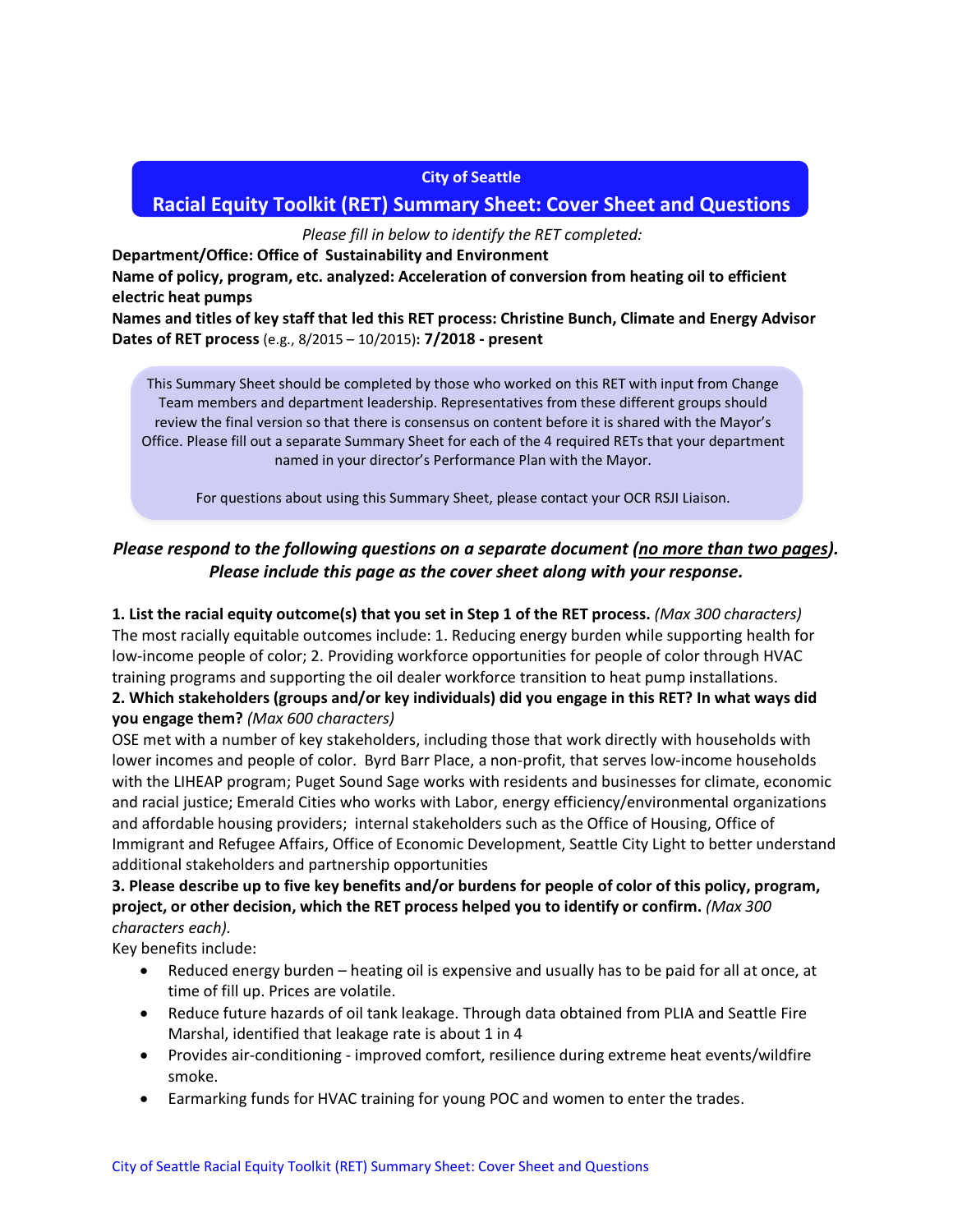Burdens:

• Identified that low-income households would bear the brunt of a tax as the oil dealers will likely pass on to the customer. Feedback from Front and Centered and Byrd Barr Place identified a solution to help mitigate by placing a credit for the annual tax burden, on the Seattle City Light bill. So that there are no additional forms to fill out, OSE will work with HSD and SCL to ensure that a \$180 credit is placed on the bill automatically.

## **4. Please describe up to five key actions – things that you will do differently or begin to do now – of this policy, program, project, or other decision, which will increase opportunity and/or minimize harm for people of color.** *(Max 300 characters each)*

**Workforce development**: OSE has had conversations with Emerald Cities and the Office of Housing to identify how tax revenue can support inclusive workforce development opportunities, including training and to establish labor standards for the rebate program and the low-income conversion program. Also, have had conversations with Gensco, the heat pump distributor who was awarded the oil rebate program administration contract, to discuss how more women and minority owned small businesses can be included in the contractor pool. Together, we intend to be more intentional in recruiting a more diverse pool of contractors.

**PLIA tank insurance**: Daylighted the heating oil policy and leak issue with PLIA, Gov's office and Rep. Fitzgibbon in a number of meetings. This resulted in PLIA moving from an insurance program to a grant and loan program – and submitted a bill to the legislature in Jan. 2020. OSE advocated for provisions in the bill that protect low-income homeowners and that provides them with greater access to grants to cover leaks and decommissioning of tanks. The bill is making its way through committees. **Minimize tax burden impact:** Work now to

## **5. How will leadership ensure implementation of the actions described in question 4?** *(Max 800 characters)*

- Fiscal accountability ensuring that funds dedicated to training, workforce development and outreach, low-income conversions, etc. are used for that purpose
- Commitment to approve additional resources if necessary to protect people with lower incomes
- Supporting with staff resources

**6. How have/will you report back to your stakeholders? (This includes the people who were directly engaged in this RET process, those who will be affected by decisions made, and other departments or divisions impacted by the RET findings and the actions described in question 4.)** *(Max 800 characters)*

- Create a dashboard that includes updates and milestones
- Conduct in-person meetings with key stakeholders to update on progress and solicit feedback/new ideas for improvement

**7. What additional racial equity issues did this RET reveal? Consider how these unresolved issues present opportunities for structural transformation (i.e. working across departments, and with other institutions and sectors to achieve racial equity).** *(Max 800 characters)*

It reavealed that the City has too many income-qualified programs that are not directly aligned with one another. Each program is treated separately and requires separate forms/sets of income eligibility. For